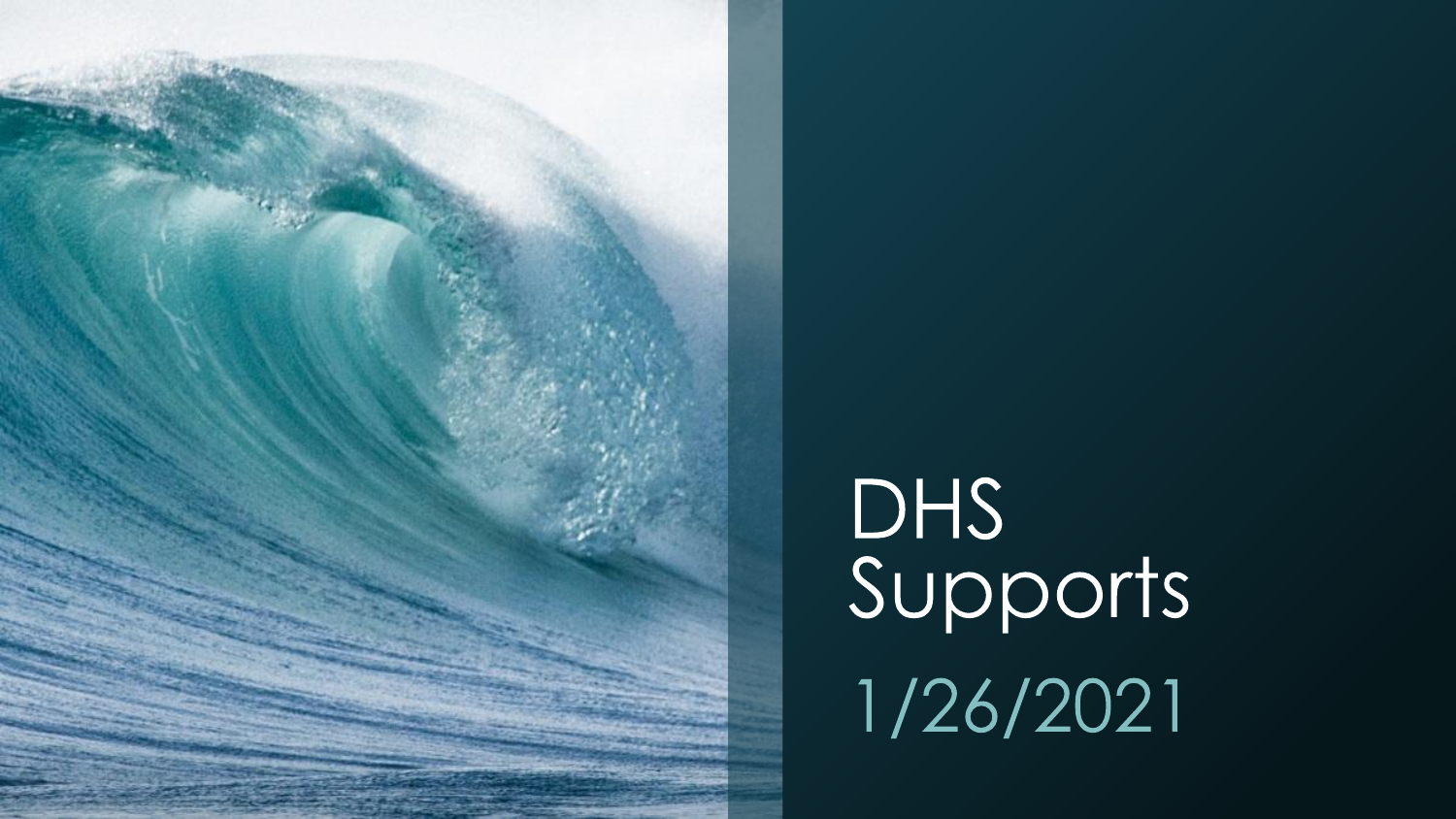# History

#### 2016-17

Lab Model and Team Taught Model were introduced in response to closure of 200 level classes and a recognized need for academic support.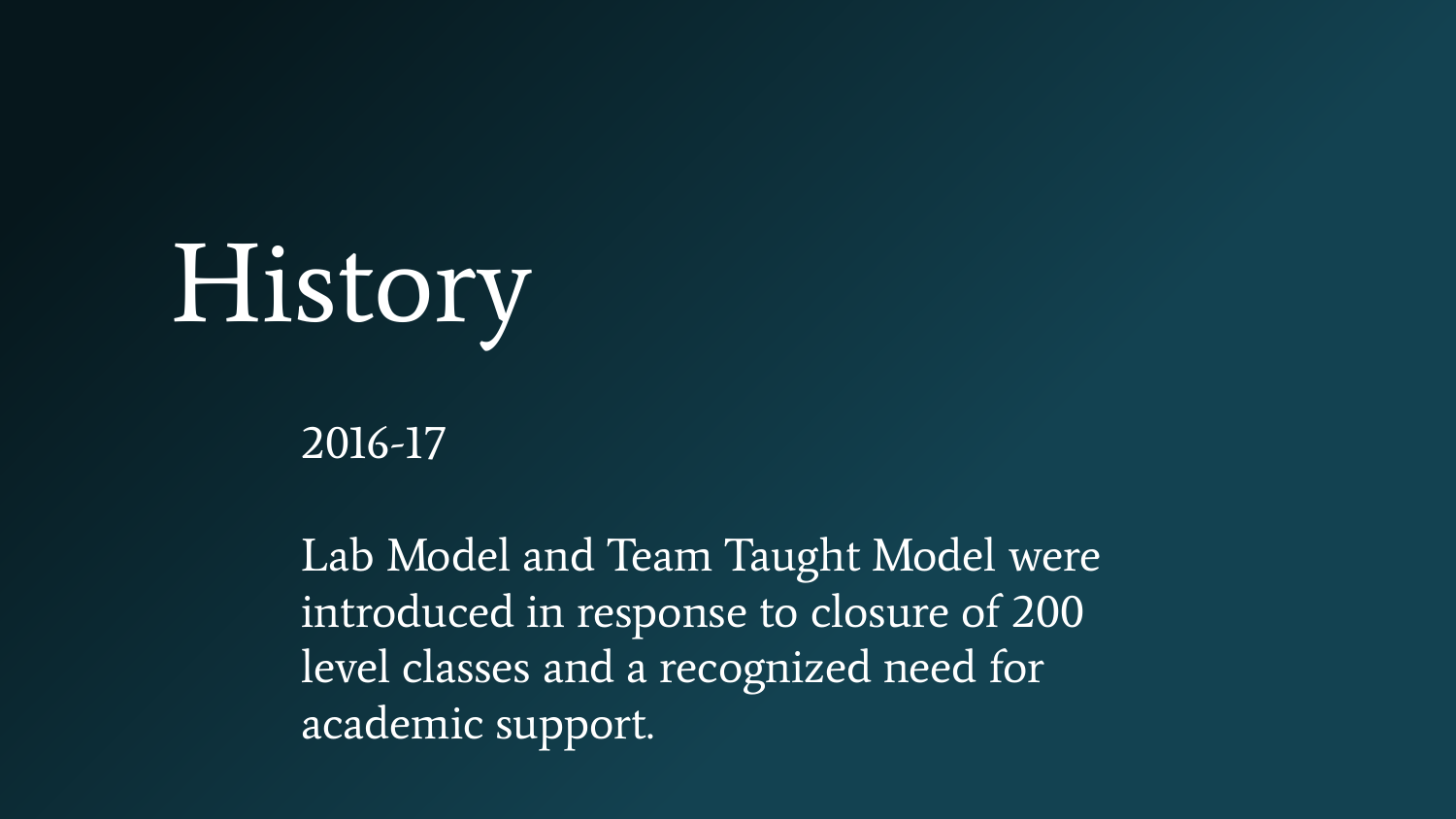# Supports at DHS

#### Special Education

- **Learning Center**
- Comprehensive Math, English, Science, **History**
- Cotaught English
- Cotaught Math

#### General Education

- Lab Model
- Team Taught
- Academic Success Center (Homework Center)
- Reading and Study Skills
- Learning Connections
- **Fitch**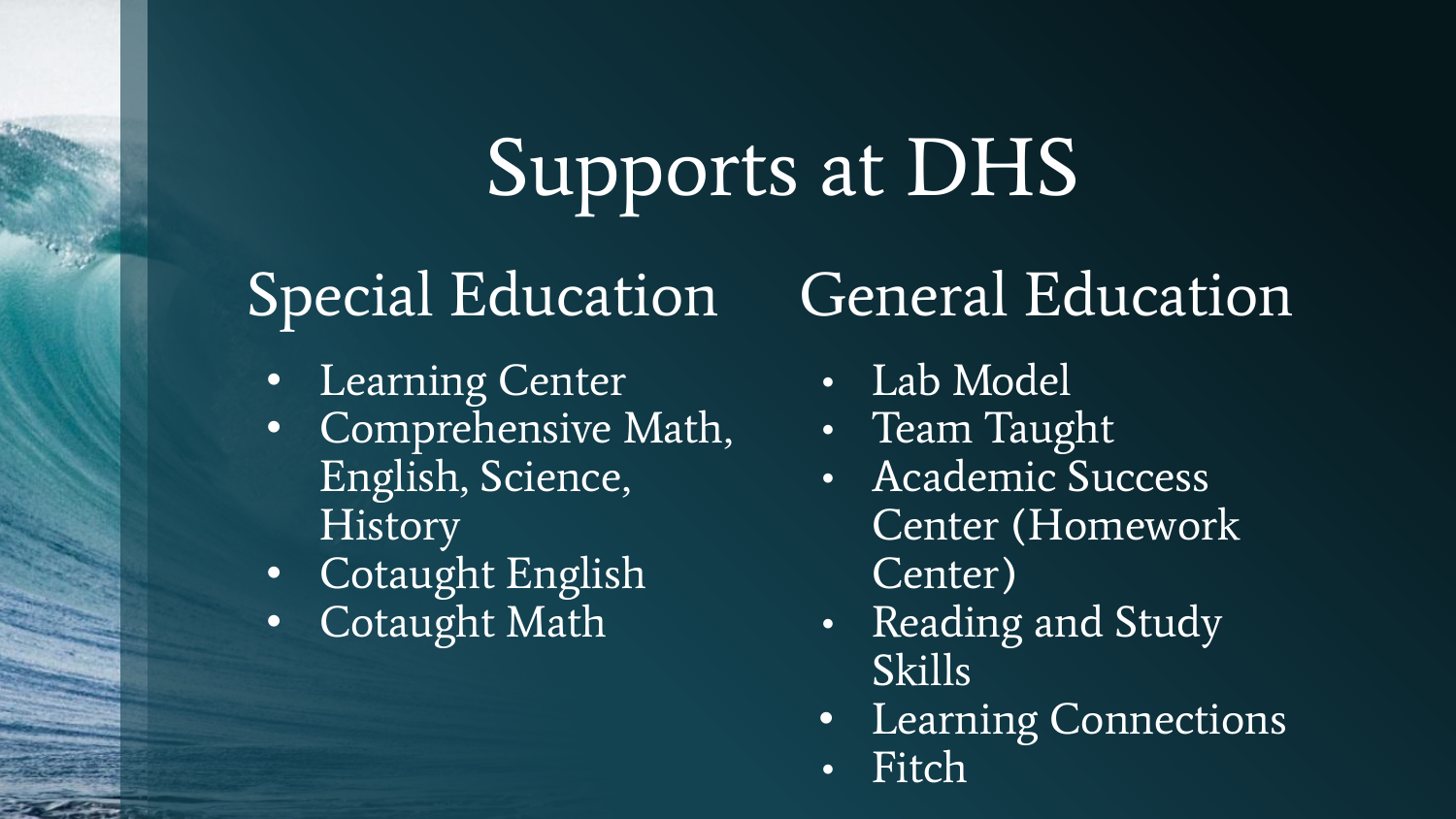### Student Intervention Team

Meets once a week to review academic progress of individual students.

Members:

- School counselor
- School psychologist
- Assistant Principal
- Academic Success Center/Reading and Study Skills teacher
- Student
- Parent

#### Recommendation: Supports based on need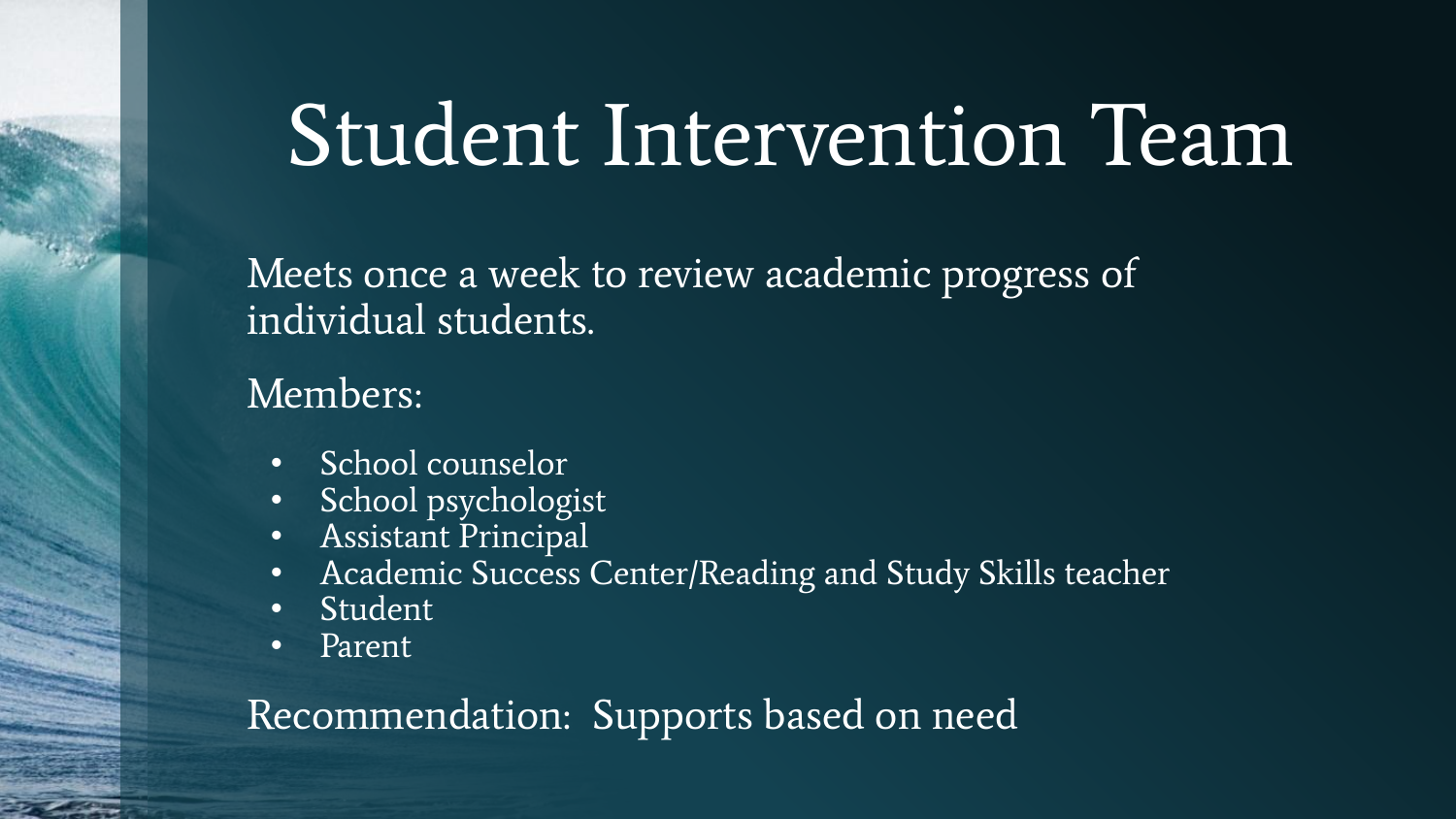### Student Intervention Team

38 students referred to SIT this semester

34 students assigned to Academic Success Center and/or Reading and Study Skills

Additional Supports considered:

- Lab Support
- Team taught
- Instructional Paraprofessional support
- Course changes/levels
- Referral to 504 Team
- Referral to PPT 1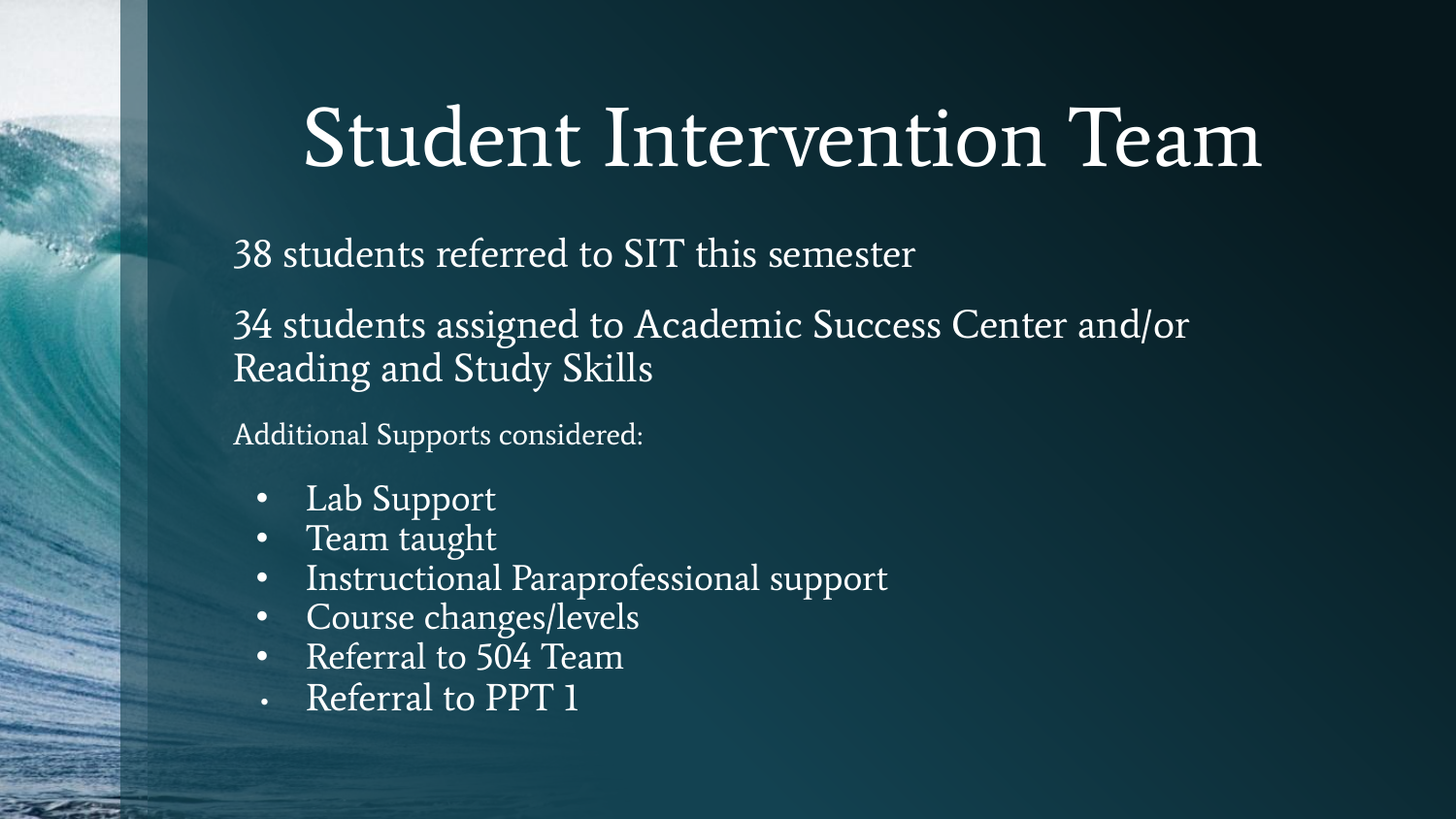#### Team Model and Lab Model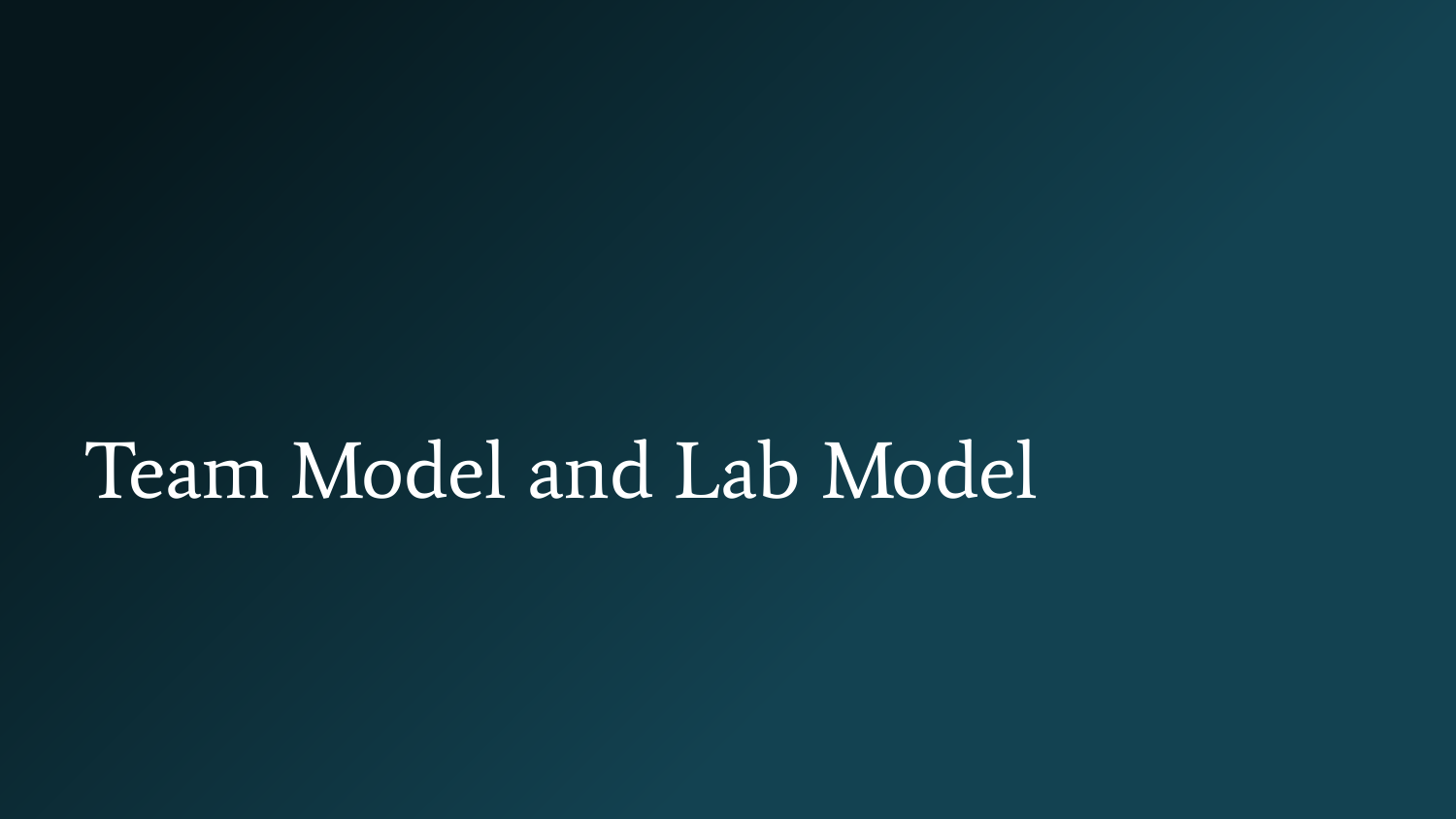#### Lab Model - Structure

Lab meets 3-4 times in an 8 day cycle.

- Class and lab are taught by the same general education content area teacher
- Lab is linked directly to class curriculum
- Lab focus is on pre and post teaching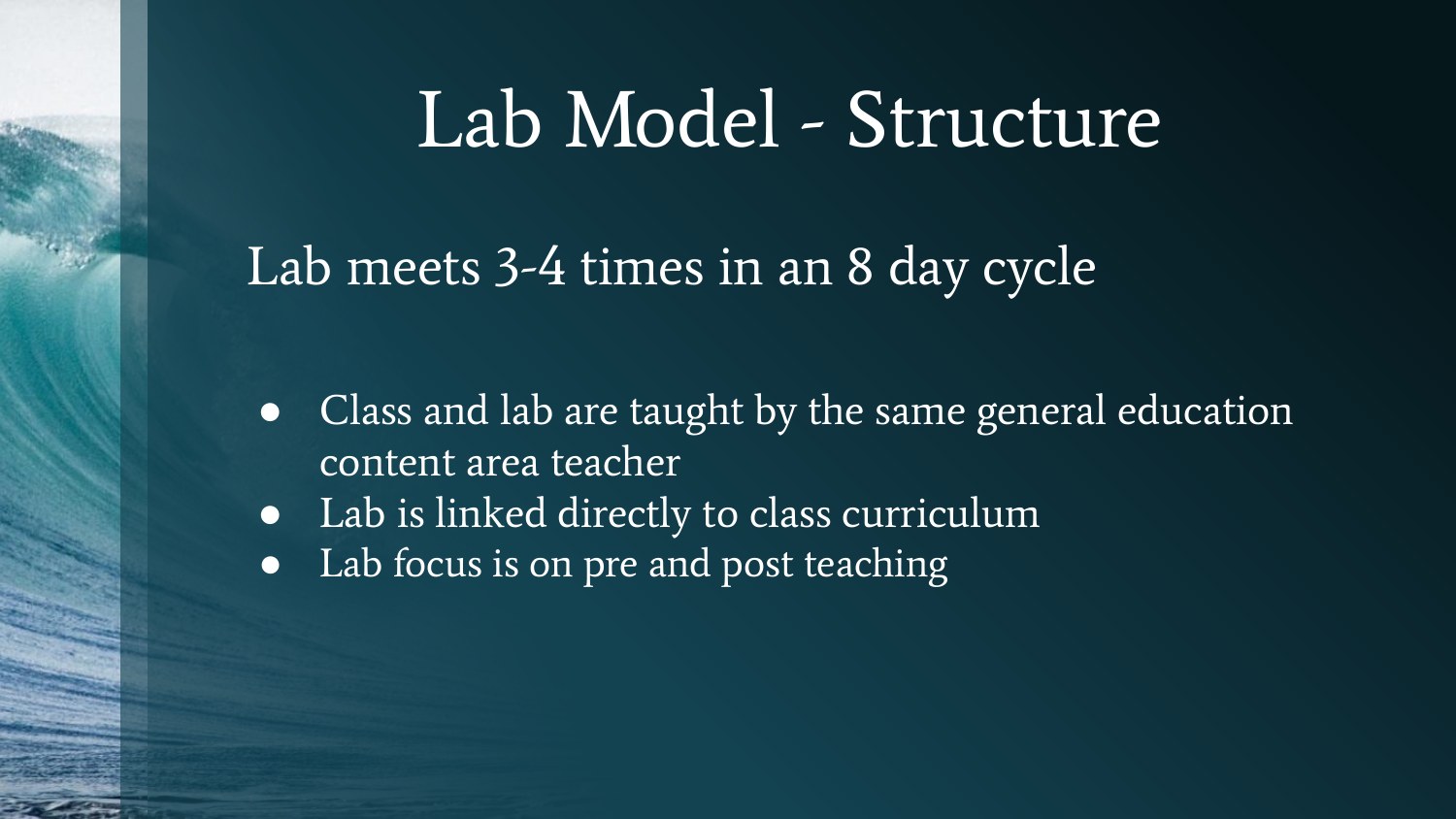### Lab Model -Student Composition

#### Lab is designed for students who:

- are in general education, but require additional support
- may require special education accommodations
- require pre- and post-teaching of content to maintain pacing of the course
- require small group instruction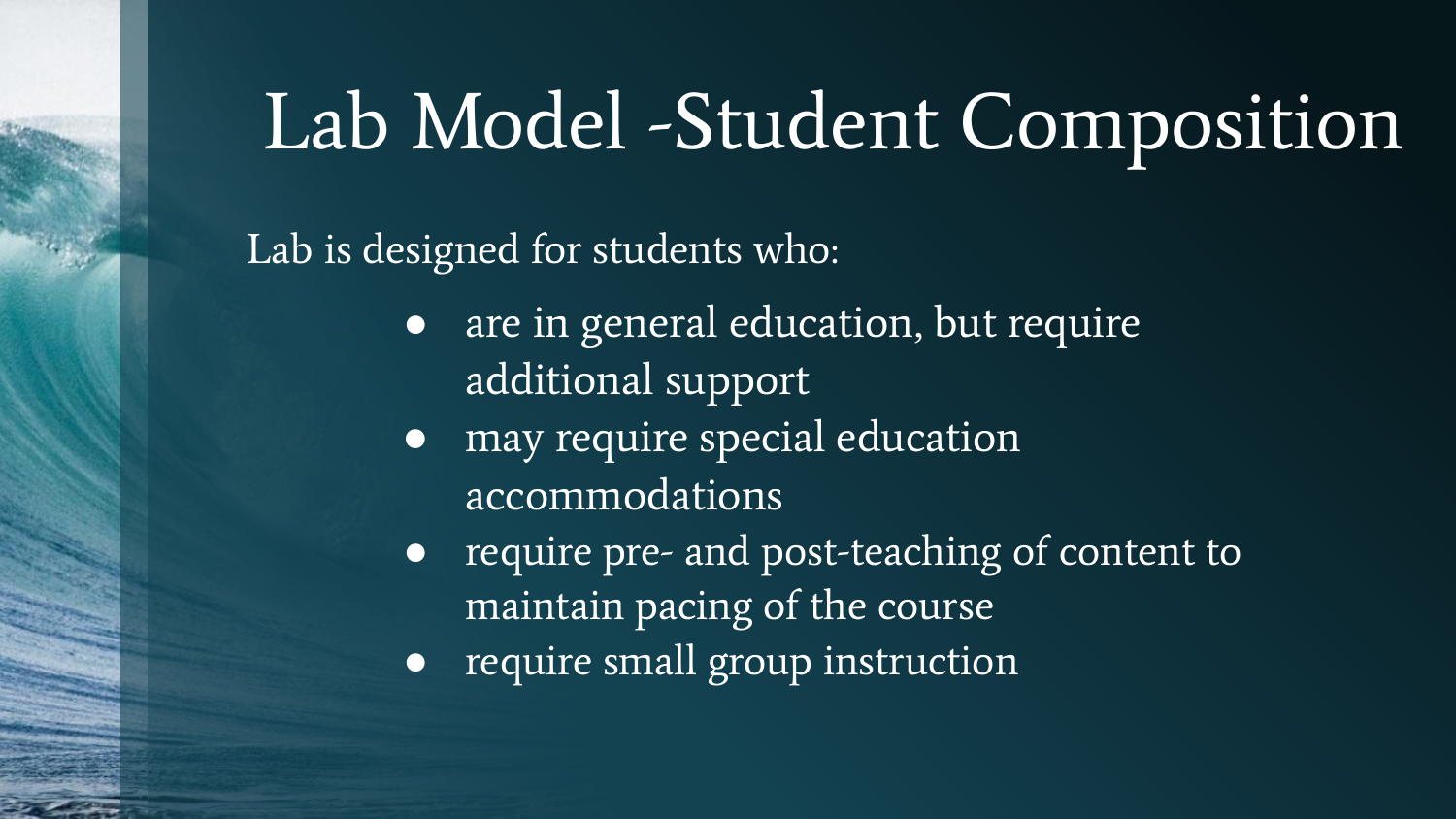# Team Taught Model - Structure

- Class is taught by two general education content area teachers
- Reduced student-to-teacher ratio
- No accompanying lab with this class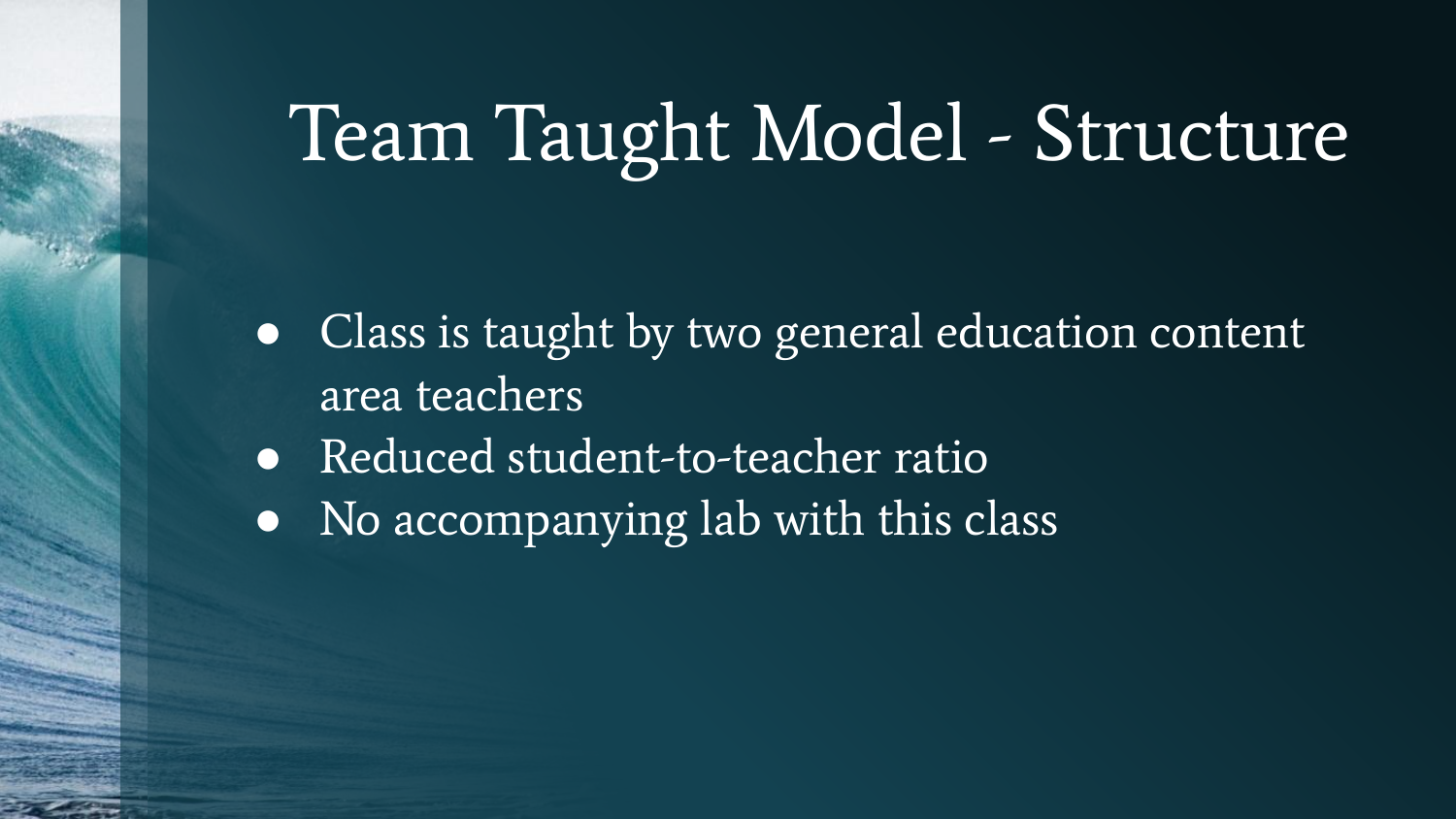# Team Taught - Student Composition

This class is designed for students who:

- require less support than the lab setting
- are in general education, but require additional support
- may require special education accommodations
- require a reduced student-to-teacher ratio in the classroom setting, increasing teacher contact during class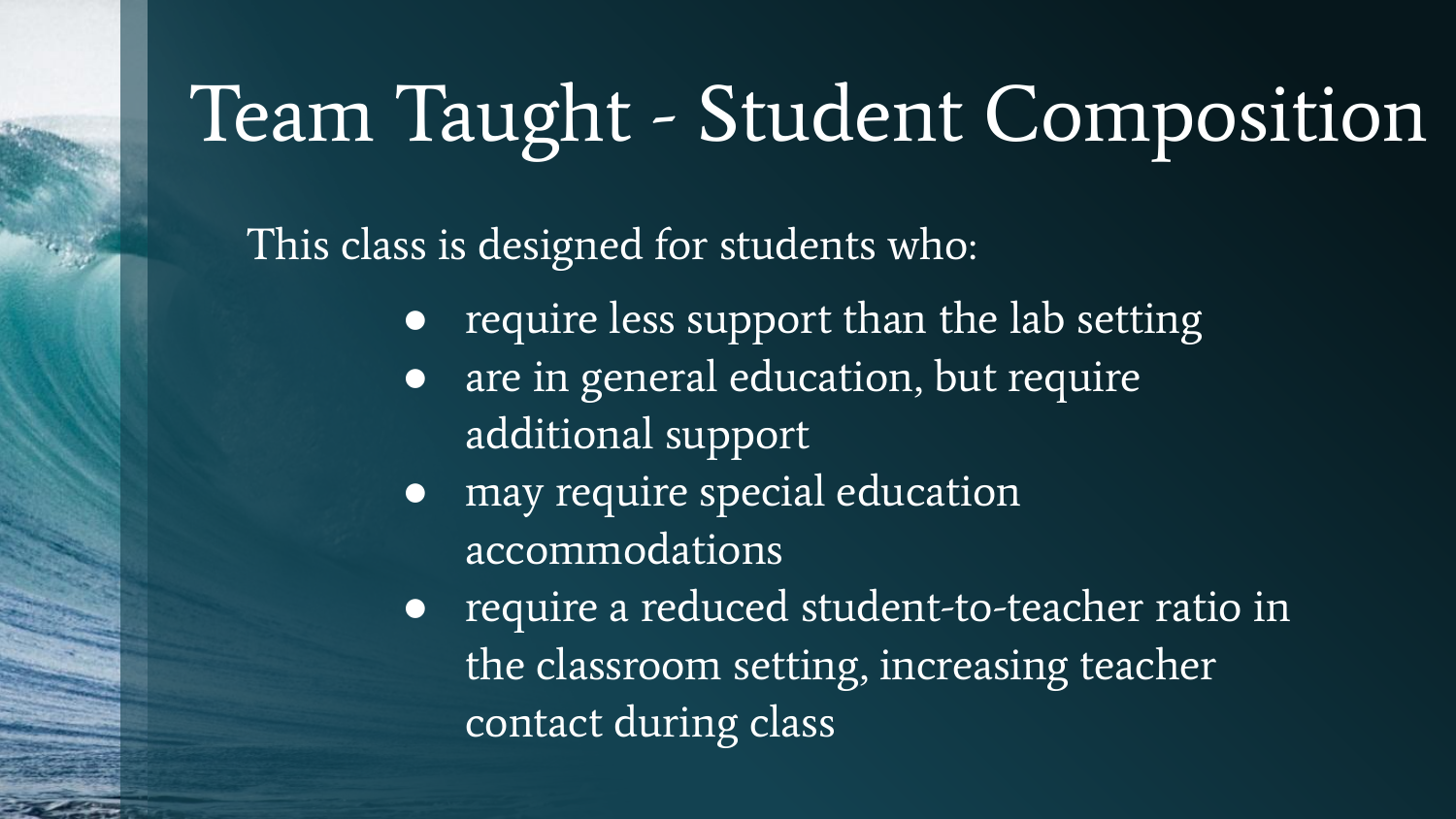### What Have We Learned?

- Student need for support decreases significantly from grade 9 through grade 12
- Requests for Team Teaching Model have decreased
- Current Team Teaching sections are in 9th and 10th grade only
- Labs meet in grades 9-12
- Teachers prefer Lab Model more targeted intervention
- Team Teaching is, by design, a less intensive intervention than Lab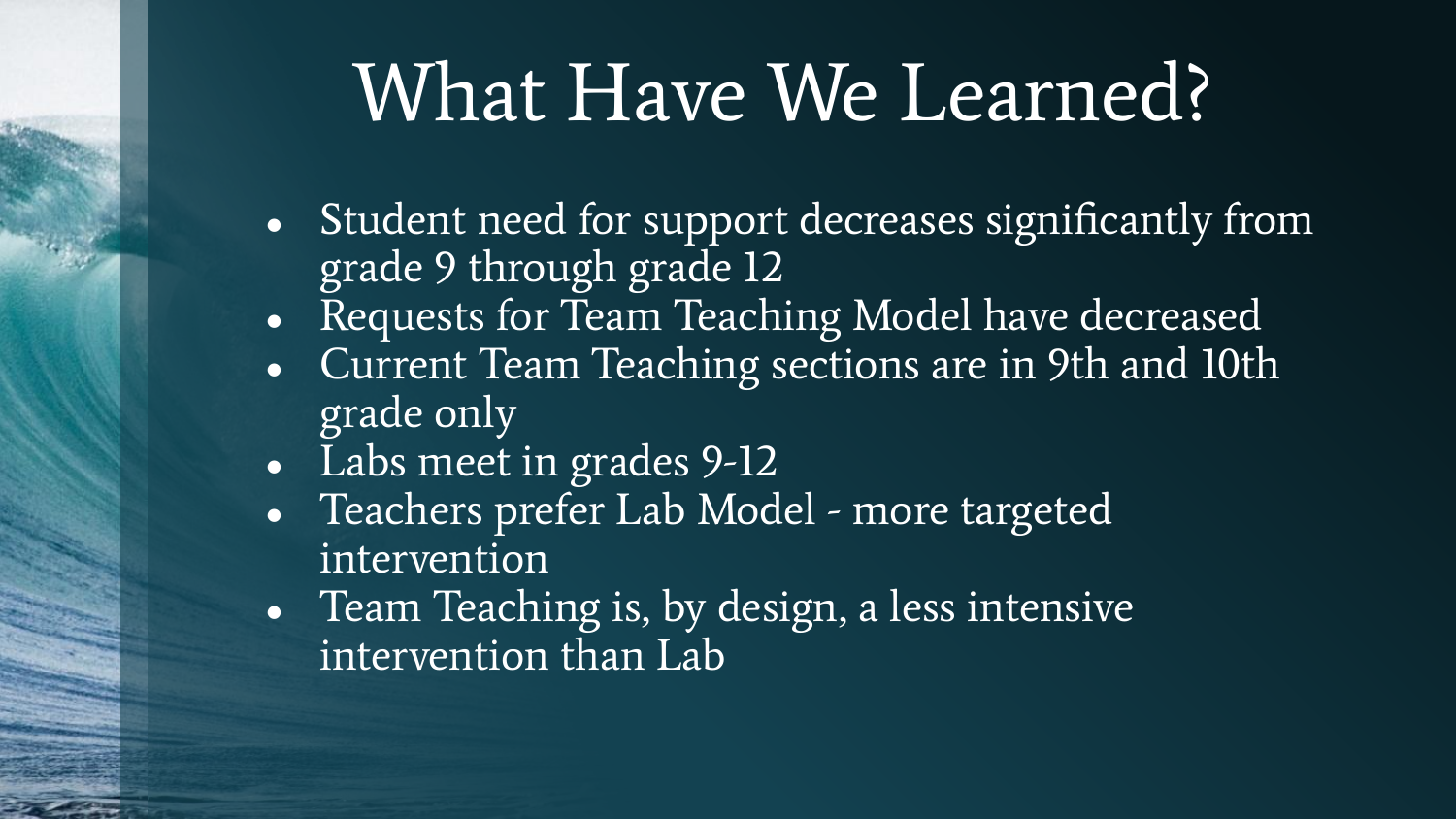# Team Teaching

#### Strengths

Weaknesses

Dynamic learning environment

Reduces student-teacher ratio

Less targeted than lab

Does not provide for pre- and post-teaching

Does not provide small group instruction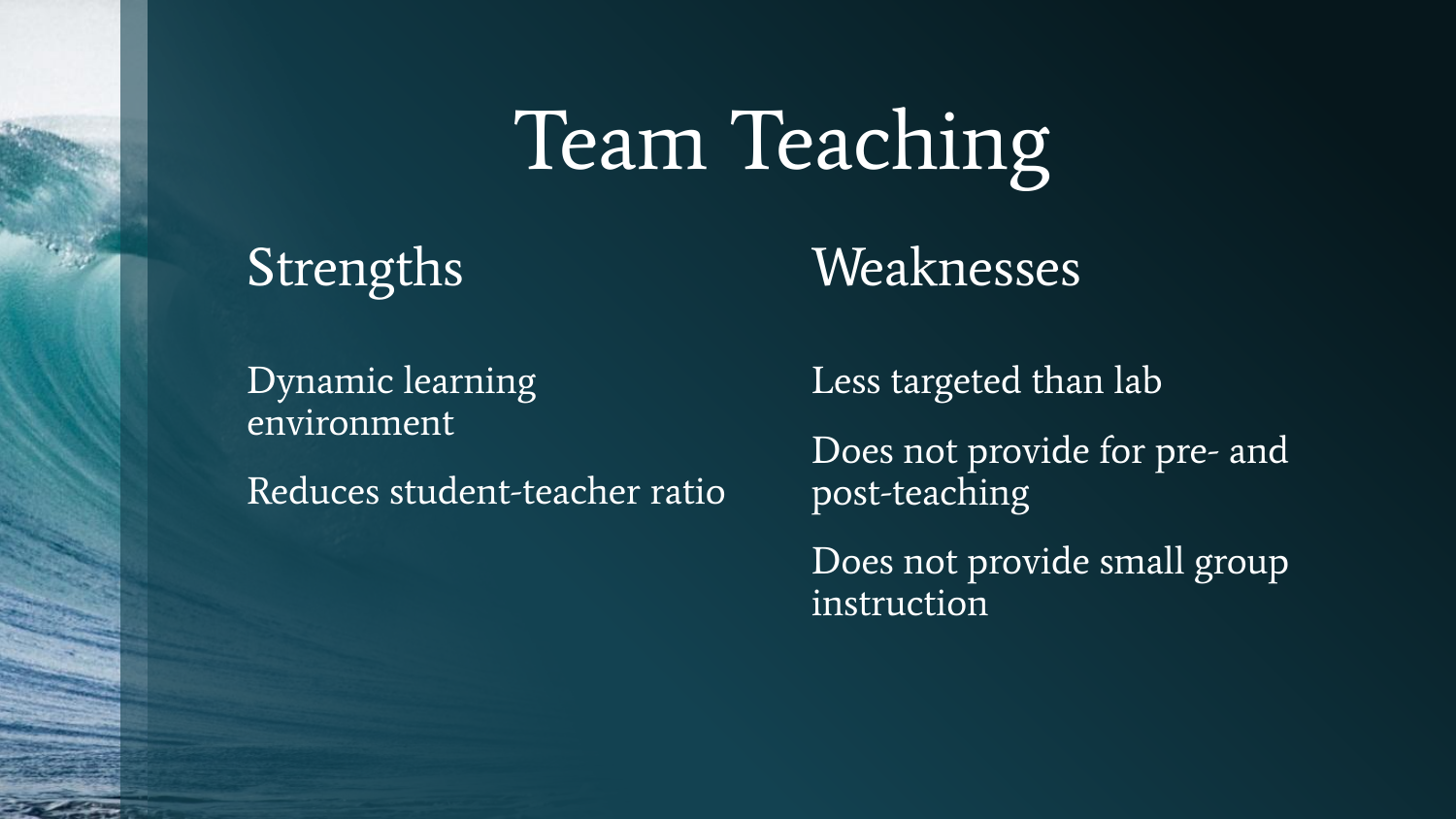# Social Studies Supports

#### Lab model

#### Team Taught Model

#### Courses:

- **Western Civ**
- World Studies
- American History
- Law and Government

Courses:

- Western Civ
- World Studies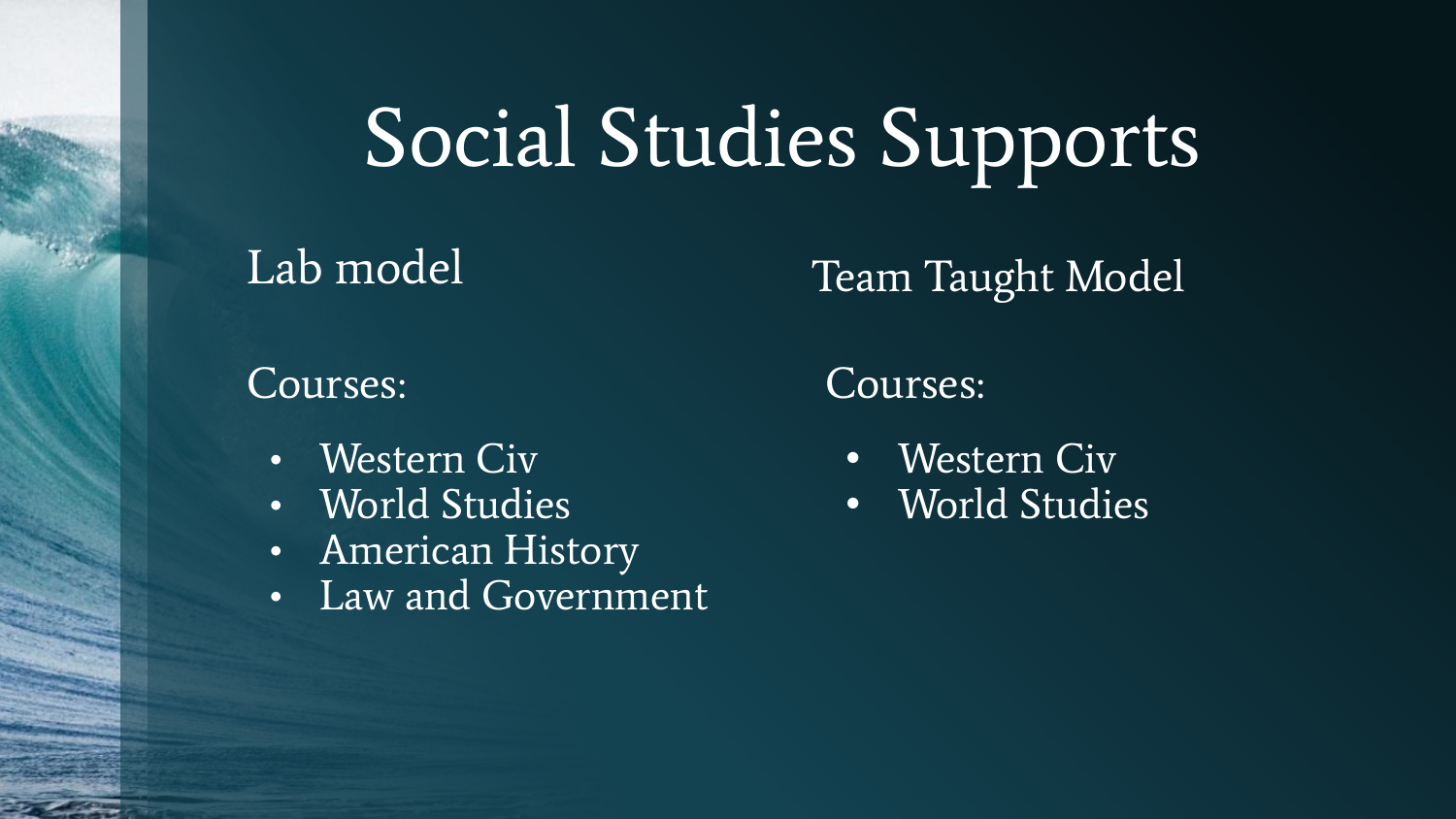### Social Studies Lab

| Course                  | $#$ Labs       | # Students  | Avg Lab Size |
|-------------------------|----------------|-------------|--------------|
| <b>Western Civ</b>      | $\overline{3}$ | 24          | 8            |
| <b>World Studies</b>    | 2              | 13          | 6.5          |
| <b>American History</b> | $\overline{2}$ | 5           | 2.5          |
| Law and Gov             |                | $\mathbf 1$ | ${\bf l}$    |
| Totals                  | 8              | 43          | 5.4          |
| <b>FTE</b>              | .8 FTE         | 43          |              |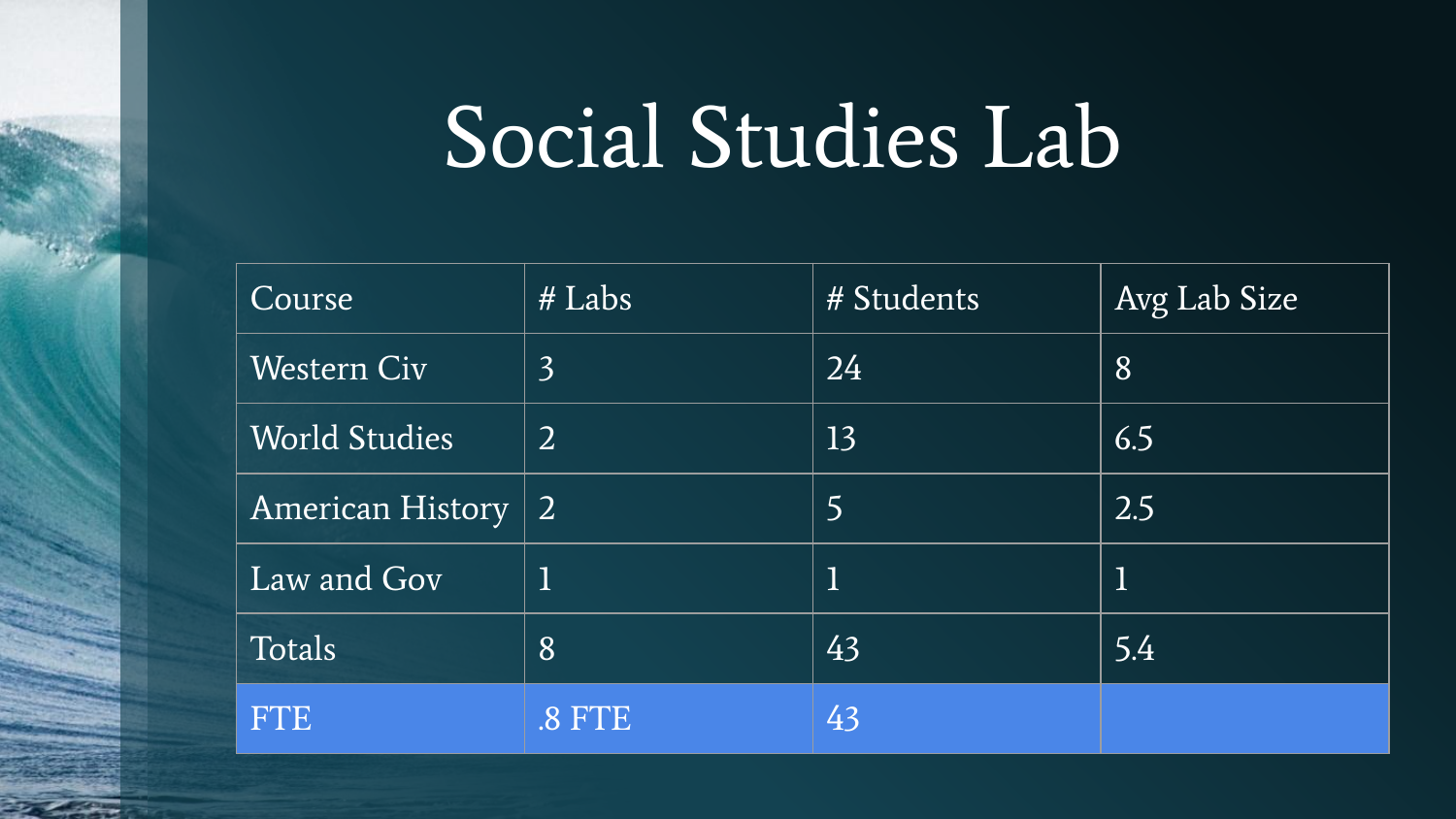# Social Studies Team Taught

| Course               | # Sections     | # Students       |
|----------------------|----------------|------------------|
| <b>Western Civ</b>   | $\overline{2}$ | 7                |
| <b>World Studies</b> | $\overline{2}$ | $11\phantom{.0}$ |
| Total                | 4              | 18               |
| <b>FTE</b>           | .8 FTE for TT  | 18               |
| FTE to Labs          | .4 FTE         |                  |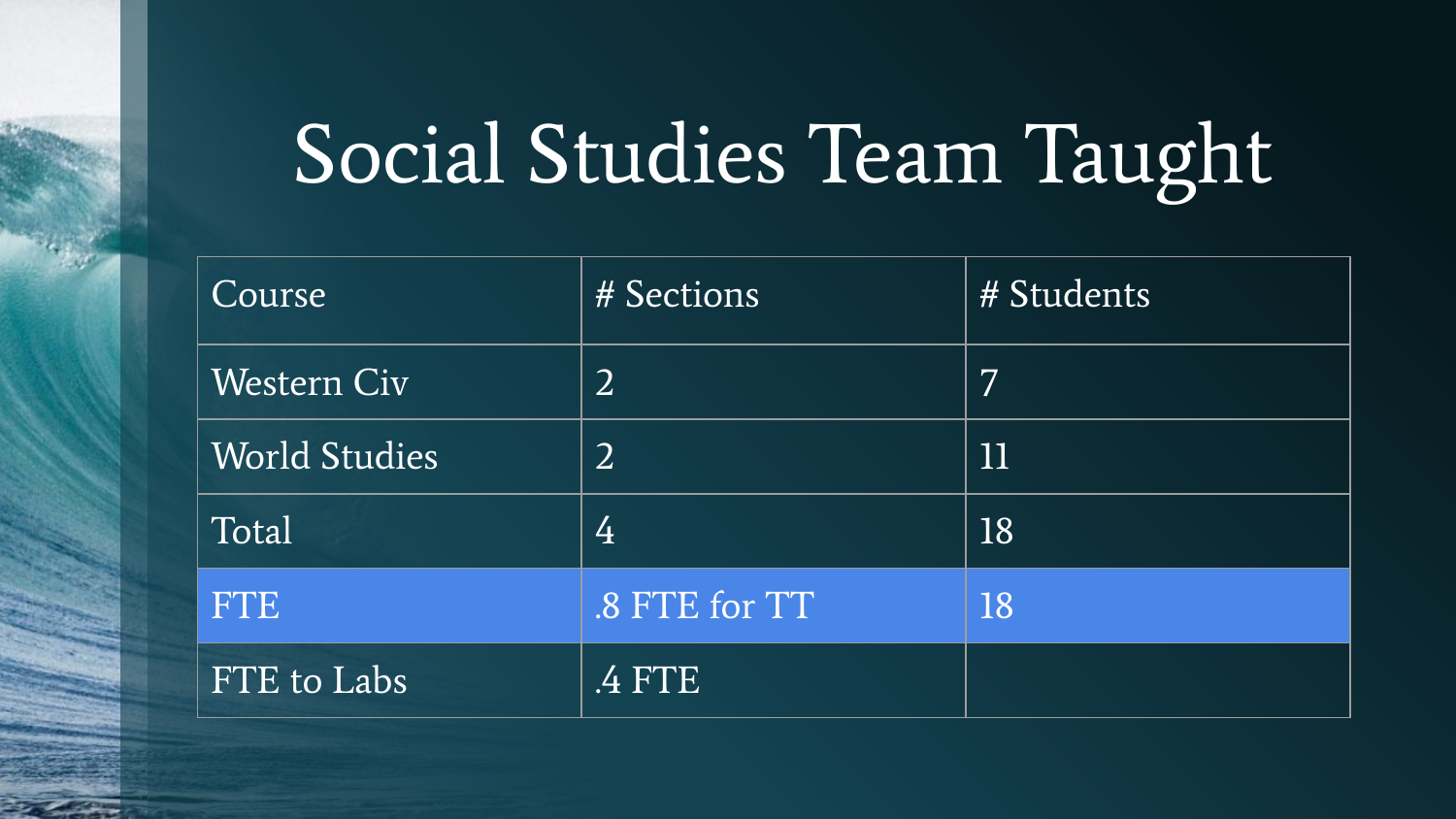#### English Team Taught/Split Sections Covid

| Course      | # Sections     | # Students |  |
|-------------|----------------|------------|--|
| English 9   | $\overline{2}$ | 13         |  |
| English 10  | 2              | 12         |  |
| Total       | 4              | 25         |  |
| <b>FTE</b>  | .8 FTE for TT  | 25         |  |
| FTE to labs | 4 FTE          |            |  |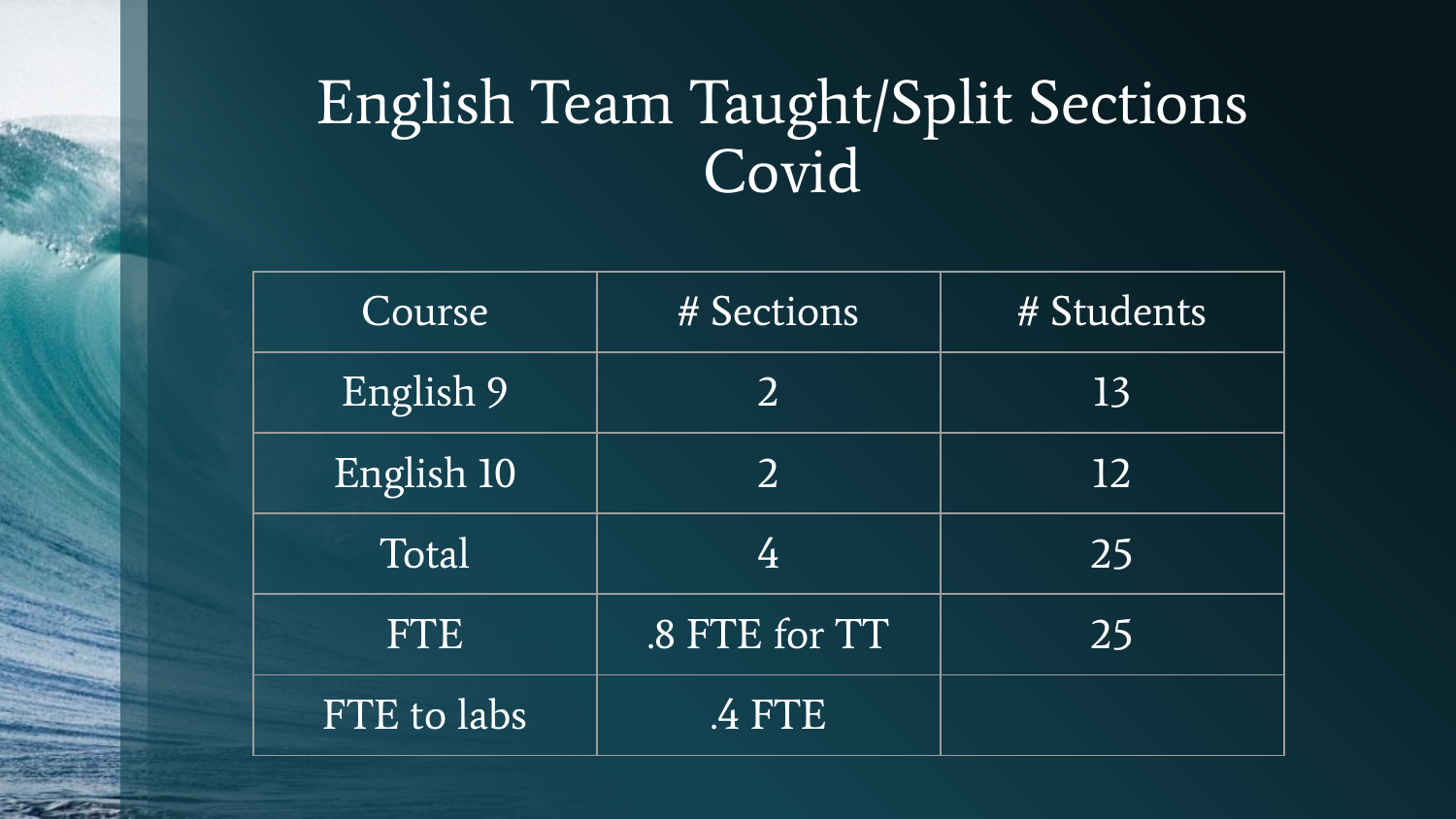### Labs in English and Math

| Department | $H$ of Labs | # of students   Avg. Lab size |     |
|------------|-------------|-------------------------------|-----|
| Math       | <b>87</b>   | 43                            | 5.4 |
| English    | 161         | 21                            | 3.5 |